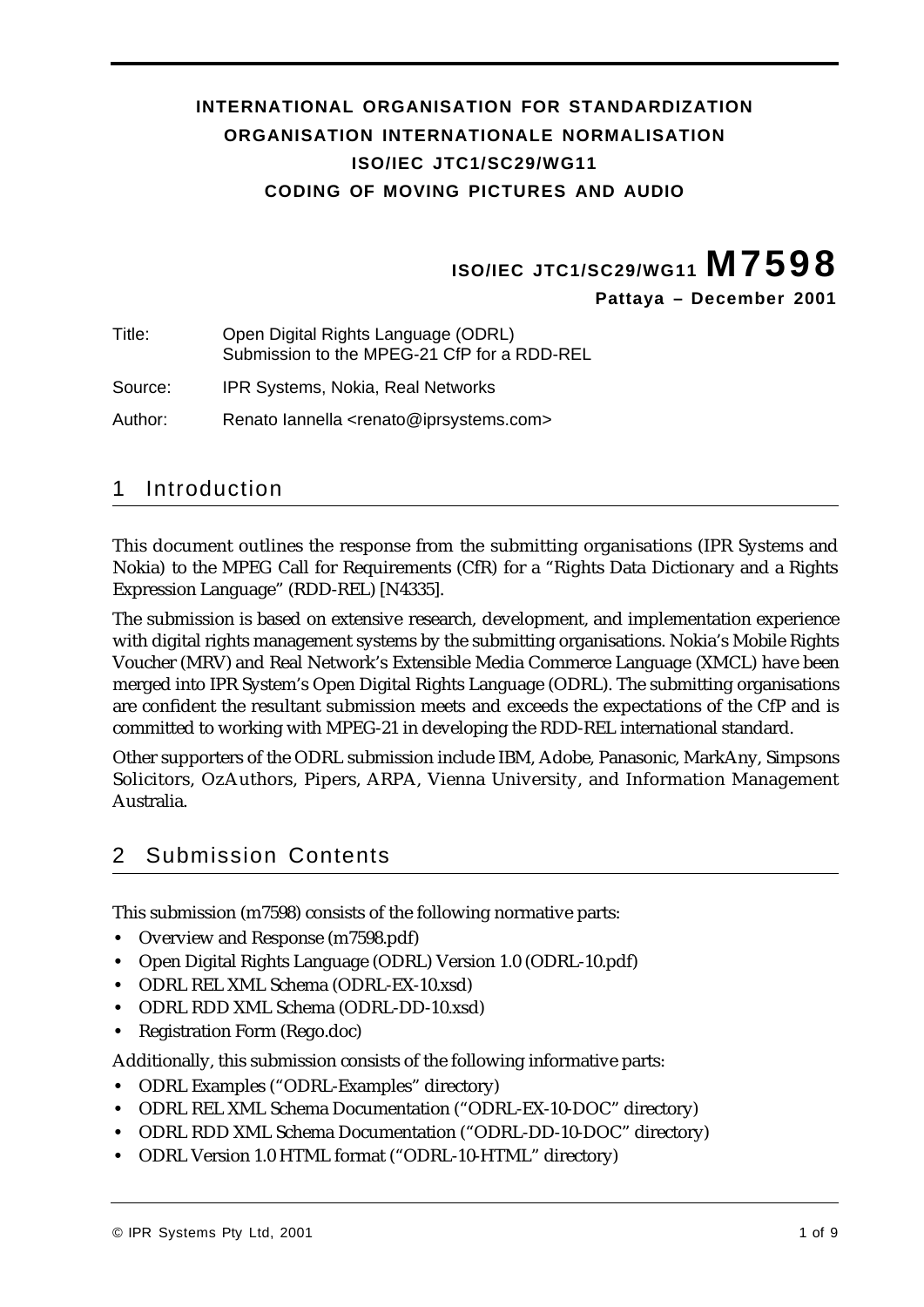# 3 Requirements Assessment

The table below outlines the MPEG RDD-REL Requirements [N4336] (number and title) and indicates how these are satisfied by the Open Digital Rights Language (ODRL) as indicated in the following table columns:

- **•** Requirement Met:
	- **•** "F" indicates Fully addressed
	- **•** "P" indicates Partially addressed
	- **•** "N" indicates Not addressed
- **•** ODRL Section Number Indicates the appropriate sections in the ODRL Version 1.0 specification relevant to the requirement.
- **•** Remarks Information about how ODRL addresses the requirement.

| Req<br><b>No</b> | <b>Requirement Title</b>                            | Req<br>Met | <b>ODRL</b><br><b>Sect</b><br><b>Nos</b> | <b>Remarks</b>                                                                                                                                                                                                           |
|------------------|-----------------------------------------------------|------------|------------------------------------------|--------------------------------------------------------------------------------------------------------------------------------------------------------------------------------------------------------------------------|
|                  | <b>General Requirements</b>                         |            |                                          |                                                                                                                                                                                                                          |
| 2.1.1            | <b>Support of Multiple</b><br>Usage/Business Models | ${\bf F}$  | All                                      | ODRL has been designed to meet<br>flexible requirements for varied<br>business models. Section 4.4 gives<br>examples of such usage. There are no<br>limiting aspects to ODRL that would<br>impede such models.           |
| 2.1.2            | <b>Articulation of Roles</b>                        | F          | 2.7<br>3.5                               | The <context> element enables the<br/>specification of <role> element<br/>including identifying the vocabulary<br/>scheme. Current support is for the<br/>MPEG7, MARC and ONIX roles terms.</role></context>             |
| 2.1.3            | <b>Definition of Terms</b>                          | F          | 3.0<br>4.0                               | ODRL's data dictionary uses a subset of<br>the ISO 11179 (Data Elements)<br>specification to support clear<br>definitions.<br>ODRL's XML syntax mandates the use<br>of XML Namespaces to also identify the<br>semantics. |
| 2.1.4            | <b>Standard Identification</b><br><b>Systems</b>    | F          | 3.5                                      | The <uid> element supports multiple<br/>identification schemes, including all the<br/>ISO identification systems.</uid>                                                                                                  |
| 2.1.5            | Interoperability                                    | F          | All                                      | ODRL is designed for interoperability<br>as it utilises a standard encoding syntax<br>(XML) and schema (XML Schema). This<br>enables systems to inter-operate on<br>Users rights expressions.                            |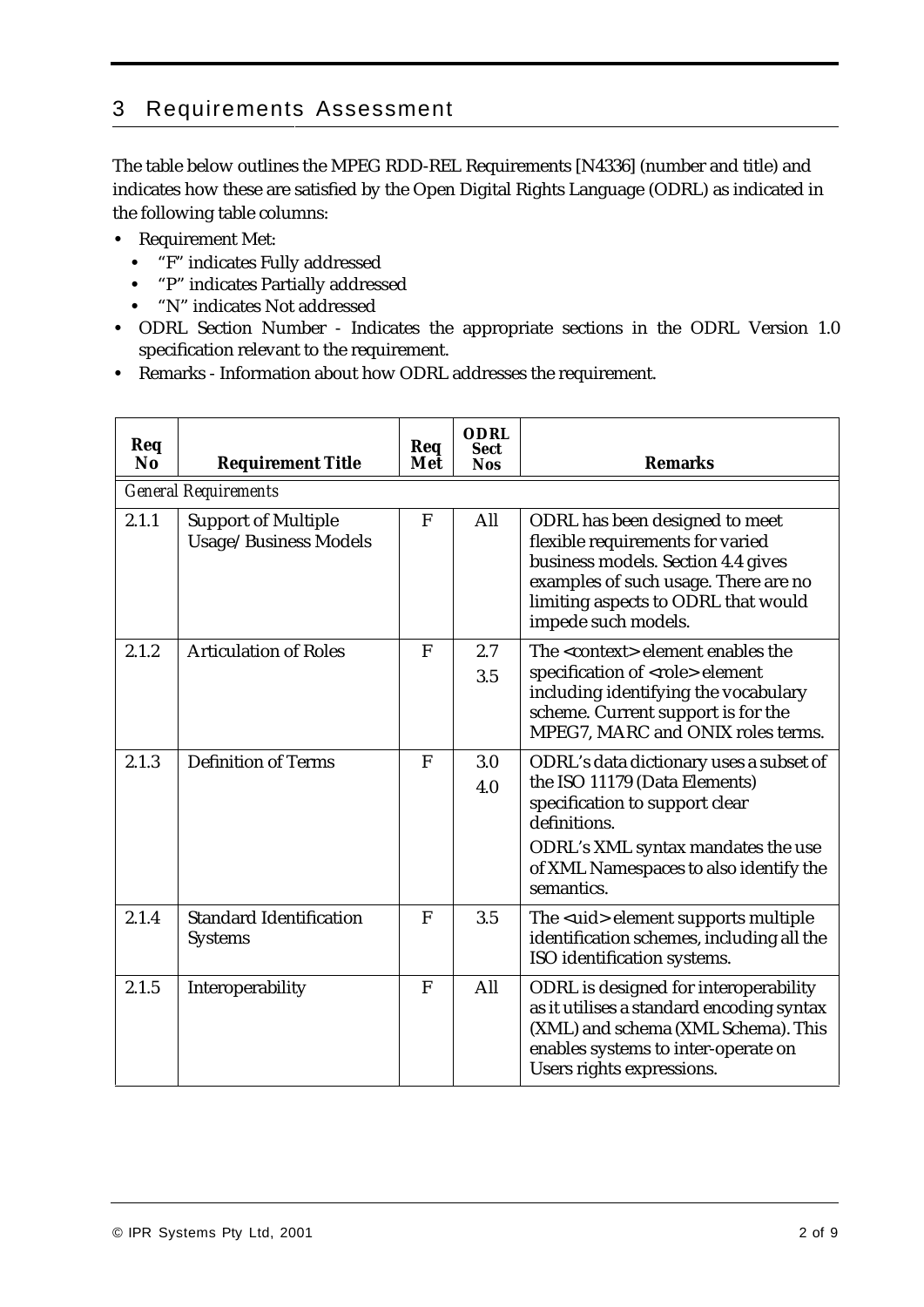| Req<br><b>No</b> | <b>Requirement Title</b>                                                        | Req<br>Met   | <b>ODRL</b><br><b>Sect</b><br><b>Nos</b> | <b>Remarks</b>                                                                                                                                                                                                                                                                                                                                                                                                                                                 |
|------------------|---------------------------------------------------------------------------------|--------------|------------------------------------------|----------------------------------------------------------------------------------------------------------------------------------------------------------------------------------------------------------------------------------------------------------------------------------------------------------------------------------------------------------------------------------------------------------------------------------------------------------------|
| 2.1.6            | <b>Extensibility</b>                                                            | F            | 5.0                                      | ODRL is designed for extensibility as<br>its Data Dictionary itself is designed as<br>a plug-in module. Other communities<br>can define their own Data Dictionaries<br>that plug- into the ODRL expression<br>language.                                                                                                                                                                                                                                        |
| 2.1.7            | Customisability                                                                 | F            | All                                      | ODRL is designed for customisability<br>as profiles (subsets) of Data Dictionary<br>can be utilised to meet different<br>purposes.                                                                                                                                                                                                                                                                                                                             |
| 2.1.8            | <b>Expressiveness</b>                                                           | $\mathbf{F}$ | All                                      | ODRL is designed for expressiveness as<br>it allows any Users to make rights<br>assertions over any Digital Items.                                                                                                                                                                                                                                                                                                                                             |
| 2.1.9            | <b>Machine Readable</b><br>Language                                             | $\mathbf{F}$ | 4.0                                      | <b>ODRL</b> statements are expressed in<br>XML syntax and the ODRL schema is in<br>the XML Schema language.                                                                                                                                                                                                                                                                                                                                                    |
| 2.1.10           | <b>Adding New and</b><br><b>Modifying Existing</b><br><b>Expressions</b>        | F            | All                                      | Being based on XML, the ODRL<br>language allows any rights expression<br>to be created and/or modified.                                                                                                                                                                                                                                                                                                                                                        |
| 2.1.11           | <b>Identification</b> and<br><b>Description of Rights</b><br><b>Expressions</b> | F            | 2.7<br>3.5                               | The <context> element allows rights<br/>expressions (including offers,<br/>agreements and permissions) to have<br/>unique identity assigned with the<br/><uid> element.</uid></context>                                                                                                                                                                                                                                                                        |
| 2.1.12           | <b>Authentication of</b><br><b>Expressions</b>                                  | $\mathbf{F}$ | 2.11                                     | <b>ODRL</b> security features include full<br>support for Digital Signatures.                                                                                                                                                                                                                                                                                                                                                                                  |
| 2.1.13           | <b>Verification of Expressions</b>                                              | F            | 2.11                                     | <b>ODRL</b> security features include full<br>support for Digital Signatures.                                                                                                                                                                                                                                                                                                                                                                                  |
| 2.1.14           | <b>Multiple Expressions</b><br>Conflict                                         | $\mathbf{P}$ | 2.7<br>3.5                               | Without a global rights repository, this<br>requirement is difficult to provide an<br>automated resolution service for<br>conflicting rights expressions.<br>A partial solution would be to use the<br><version> element (inside <context>)<br/>to indicate a priority number for<br/>particular rights expressions (coming<br/>from a trusted source). Digital<br/>Signatures must be used to ensure that<br/>the numbers can be trusted.</context></version> |
| 2.1.15           | <b>Permission by Contract</b><br>and/or Legislation                             | $\mathbf{F}$ | 2.9                                      | <b>ODRL</b> supports the explicit expression<br>of agreements (ie contract licenses).                                                                                                                                                                                                                                                                                                                                                                          |
| 2.1.16           | <b>Expression Language</b><br><b>Support of Dictionary</b><br><b>Terms</b>      | F            | 2.0<br>3.0                               | ODRL supports all the terms defined in<br>its data dictionary.                                                                                                                                                                                                                                                                                                                                                                                                 |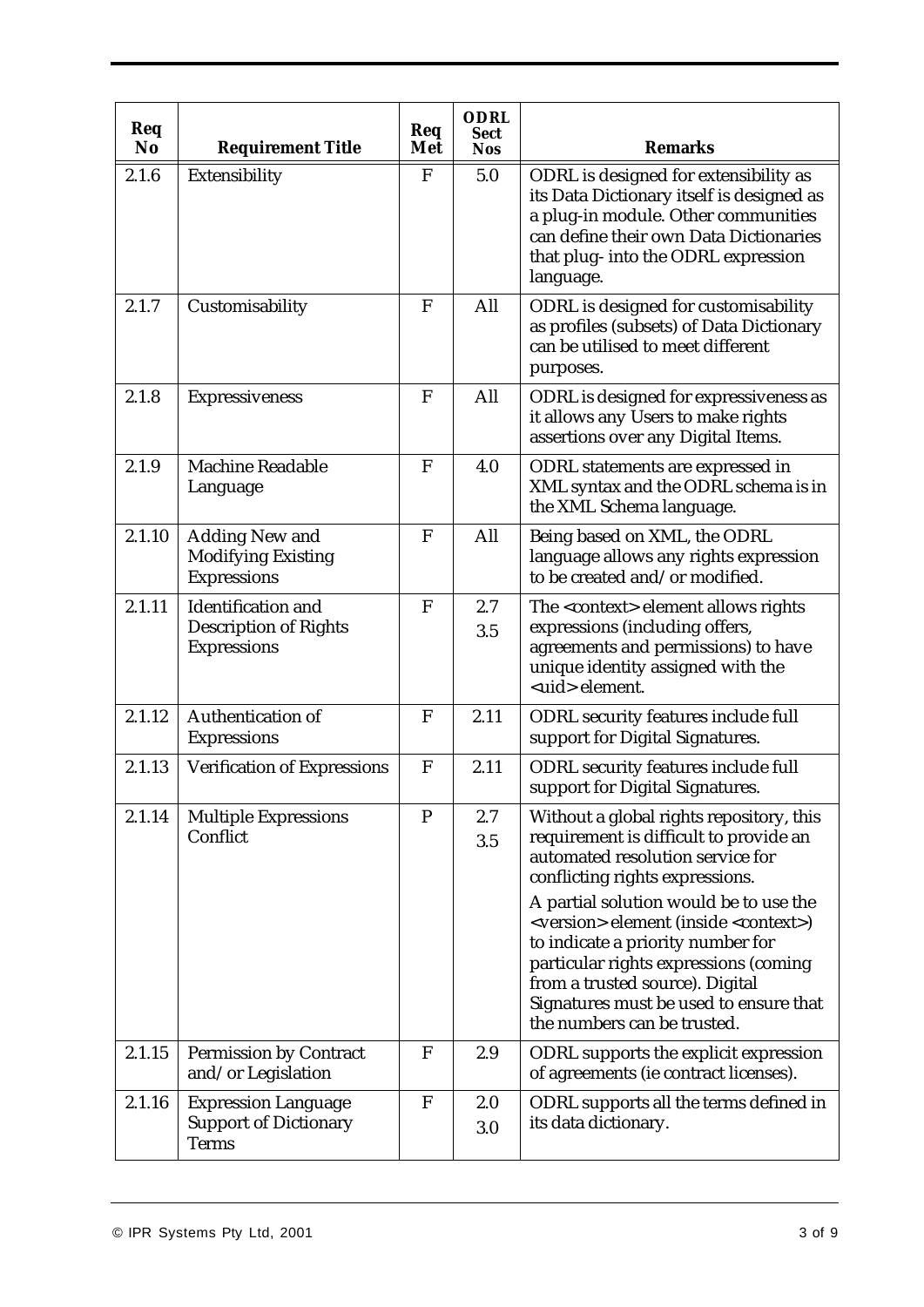| Req<br>N <sub>o</sub> | <b>Requirement Title</b>                   | Req<br>Met   | <b>ODRL</b><br><b>Sect</b><br><b>Nos</b> | <b>Remarks</b>                                                                                                                                                                                                                                               |
|-----------------------|--------------------------------------------|--------------|------------------------------------------|--------------------------------------------------------------------------------------------------------------------------------------------------------------------------------------------------------------------------------------------------------------|
| 2.1.17                | Written in Open, Standard<br>Meta-Language | $\mathbf{F}$ | 4.0                                      | The ODRL normative language is<br>defined in W3C XML Schema.                                                                                                                                                                                                 |
| 2.1.18                | <b>Well-Defined Semantics</b>              | F            | 3.0                                      | The ODRL data dictionary terms are<br>well defined concepts.                                                                                                                                                                                                 |
| 2.1.19                | <b>A Core Set of Primitives</b>            | $\mathbf F$  | 3.0                                      | The ODRL data dictionary includes<br>core terms that can be used to build<br>more complex business models.                                                                                                                                                   |
| 2.1.20                | Sequencing                                 | F            | 2.13                                     | <b>ODRL</b> support total and partial<br>sequence ordering.                                                                                                                                                                                                  |
| 2.1.21                | <b>Inheritance Semantics</b>               | F            | 2.15                                     | ODRL supports the inheritance of<br>rights expressions including override<br>specification.                                                                                                                                                                  |
| 2.1.22                | <b>Minimising Overheads</b>                | F            | 4.5                                      | As ODRL is based on XML, use of<br><b>WBXML</b> is recommended.                                                                                                                                                                                              |
|                       | Digital Item Requirements                  |              |                                          |                                                                                                                                                                                                                                                              |
| 2.2.1                 | <b>Digital Item Description</b>            | ${\bf F}$    | 3.5                                      | The <reference> element can link to<br/>external descriptive metadata about the<br/>Digital Item.</reference>                                                                                                                                                |
| 2.2.2                 | <b>Creation Types</b>                      | F            | 2.1                                      | The <asset> element can be associated<br/>with Work, Expression, Manifestation,<br/>and Item creation types (as defined by<br/>IFLA).</asset>                                                                                                                |
| 2.2.3                 | <b>Composite Digital Items</b>             | $\mathbf F$  | 3.5                                      | <b>ODRL</b> supports identifying the Digital<br>Item via unique identification (with the<br><uid> element). Any Digital Item that<br/>has composite parts with unique<br/>identification of those parts can thus be<br/>supported.</uid>                     |
| 2.2.4                 | <b>Fragments of Digital Items</b>          | F            | 3.2<br>4.4.1                             | <b>ODRL</b> supports the <unit> constraint<br/>which can limit a permission to a<br/>specific part of a Digital Item (via a<br/>"type" attribute). See the example in<br/>Section 4.4.1 for ebooks parts that uses<br/>terms from the ONIX namespace.</unit> |
| 2.2.5                 | <b>Digital Item Aggregations</b>           | F            | 3.5                                      | <b>ODRL</b> support identifying the Digital<br>Item via unique identification (with the<br><uid> element). Containers of Digital<br/>Items can similarly be identified.<br/>Additionally, a single ODRL<br/>expressions can be assigned to multiple</uid>    |
|                       |                                            |              |                                          | Digital Items (by using multiple<br><context> elements).</context>                                                                                                                                                                                           |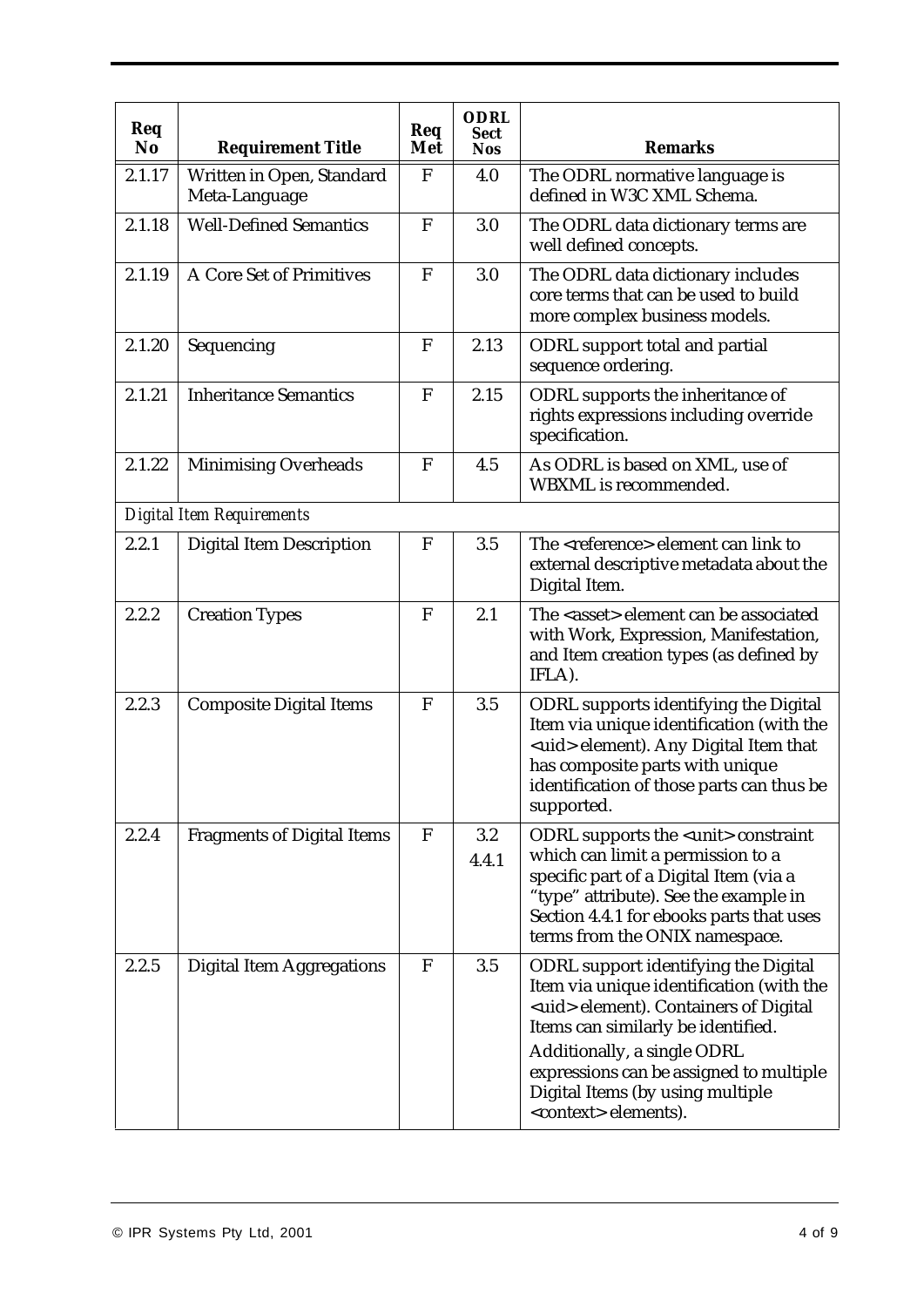| Req<br><b>No</b> | <b>Requirement Title</b>                            | Req<br>Met  | <b>ODRL</b><br><b>Sect</b><br><b>Nos</b> | <b>Remarks</b>                                                                                                                                      |  |  |  |
|------------------|-----------------------------------------------------|-------------|------------------------------------------|-----------------------------------------------------------------------------------------------------------------------------------------------------|--|--|--|
| 2.2.6            | <b>Digital Item Protection</b>                      | $\mathbf F$ | 2.11                                     | <b>ODRL</b> security features include full<br>support for Digital Signatures and<br><b>Encryption of expressions.</b>                               |  |  |  |
| 2.2.7            | <b>Digital Item</b><br><b>Authentication</b>        | $\mathbf F$ | 2.11                                     | <b>ODRL</b> security features include full<br>support for indicating the protection<br>used for Digital Items.                                      |  |  |  |
| 2.2.8            | <b>Digital Item</b><br>Confidentiality              | $\mathbf F$ | 2.11                                     | <b>ODRL</b> security features include full<br>support for Digital Signatures and<br><b>Encryption of expressions to support</b><br>confidentiality. |  |  |  |
| 2.2.9            | <b>Digital Item Availability</b>                    | F           | 3.5                                      | The <dlocation> element can be used<br/>to indicate the digital location of a<br/>Digital Item.</dlocation>                                         |  |  |  |
| 2.2.10           | <b>Lifecycle of Digital Items</b>                   | $\mathbf F$ | All                                      | ODRL has been designed to support<br>and enable the full end-to-end<br>management of rights information<br>about Digital Items.                     |  |  |  |
| 2.2.11           | <b>Format and Delivery</b><br>Independence          | F           |                                          | ODRL is not dependent on any format<br>or delivery channel of permissions over<br>Digital Items.                                                    |  |  |  |
|                  | <b>Usage Permissions Element Semantics</b>          |             |                                          |                                                                                                                                                     |  |  |  |
| 2.3.1            | <b>Specification of Usage</b><br><b>Permissions</b> | $\mathbf F$ | 2.2<br>3.1                               | <b>ODRL</b> supports various Usage<br>Permissions.                                                                                                  |  |  |  |
| 2.3.2            | Categorization of<br><b>Permissions</b>             | F           | 2.2<br>3.1                               | ODRL supports the categorisation of<br>Permissions.                                                                                                 |  |  |  |
| 2.3.3            | <b>Transport Permissions</b>                        | F           | 2.2<br>3.1                               | <b>ODRL</b> supports various Digital Asset<br>Permissions.                                                                                          |  |  |  |
| 2.3.4            | <b>Render Permissions</b>                           | $\mathbf F$ | 2.2<br>3.1                               | <b>ODRL</b> supports various Usage<br>Permissions.                                                                                                  |  |  |  |
| 2.3.5            | Derivative Digital Item<br><b>Permissions</b>       | $\mathbf F$ | 2.2<br>3.1                               | <b>ODRL</b> supports various Reuse<br>Permissions.                                                                                                  |  |  |  |
| 2.3.6            | <b>File Management</b><br><b>Permissions</b>        | $\mathbf F$ | 2.2<br>3.1                               | <b>ODRL</b> supports various Digital Asset<br>Permissions.                                                                                          |  |  |  |
| 2.3.7            | <b>Configuration Permissions</b>                    | $\mathbf F$ | 2.2<br>3.1                               | <b>ODRL</b> supports various Digital Asset<br>Permissions.                                                                                          |  |  |  |
| 2.3.8            | <b>Revocation of Issued</b><br><b>Permissions</b>   | F           | 2.10                                     | <b>ODRL</b> supports revoking rights<br>expressions.                                                                                                |  |  |  |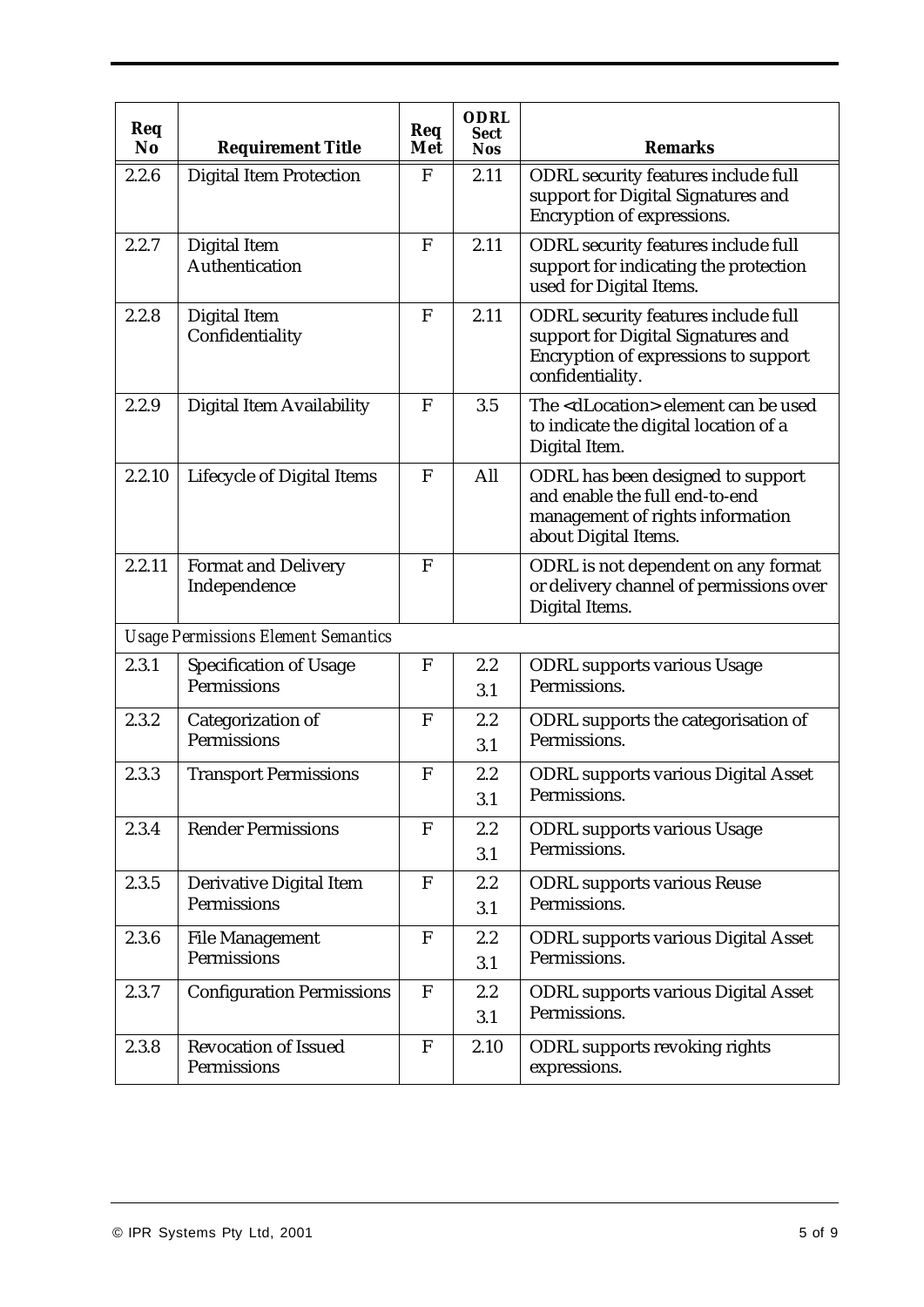| Req<br>N <sub>0</sub> | <b>Requirement Title</b>                                  | Req<br>Met | <b>ODRL</b><br><b>Sect</b><br><b>Nos</b> | <b>Remarks</b>                                                                    |  |  |
|-----------------------|-----------------------------------------------------------|------------|------------------------------------------|-----------------------------------------------------------------------------------|--|--|
| 2.3.9                 | Conditional Update/                                       | F          | 2.5                                      | <b>ODRL</b> supports Conditions that specify                                      |  |  |
|                       | <b>Refresh of Issued</b>                                  |            |                                          | exception events on Permissions/                                                  |  |  |
|                       | Permissions and                                           |            |                                          | Obligations.                                                                      |  |  |
|                       | Obligations                                               |            |                                          |                                                                                   |  |  |
|                       | Conditions                                                |            |                                          |                                                                                   |  |  |
| 2.4.1                 | <b>Usage Conditions</b>                                   | F          | 2.3                                      | <b>ODRL</b> supports various Constraints                                          |  |  |
|                       |                                                           |            | 3.2                                      | (conditions) based on the User, Devices,<br>Bounds, Temporal, Aspect, and Target. |  |  |
| 2.4.2                 | <b>Rule Expiration Due to</b><br>non-Temporal Constraints | F          | 2.5                                      | <b>ODRL</b> supports Conditions that specify<br>exception events.                 |  |  |
| Obligations           |                                                           |            |                                          |                                                                                   |  |  |
| 2.5.1                 | Specification of                                          | F          | 2.4                                      | <b>ODRL</b> supports various Requirements                                         |  |  |
|                       | Obligations                                               |            | 3.3                                      | (obligations) based on Payments,<br>Interactions, and Usage.                      |  |  |
| 2.5.2                 | <b>Expression of Marks for</b>                            | F          | 3.2                                      | <b>ODRL</b> supports the <watermark></watermark>                                  |  |  |
|                       | <b>Digital Items</b>                                      |            |                                          | element as a constraint on the<br>permissions.                                    |  |  |
| 2.5.3                 | <b>Obligations on Agents</b>                              | F          | 2.3                                      | <b>ODRL</b> supports various Requirements                                         |  |  |
|                       |                                                           |            | 2.4                                      | and Constraints that can be attributed<br>to Users.                               |  |  |
| Governance            |                                                           |            |                                          |                                                                                   |  |  |
| 2.6.1                 | <b>Governance of the RDD-</b>                             | N          |                                          | It is recommended that the MPEG/ISO                                               |  |  |
|                       | <b>REL</b>                                                |            |                                          | Governance procedures be adopted for                                              |  |  |
|                       |                                                           |            |                                          | the future maintenance of the MPEG-21                                             |  |  |
|                       |                                                           |            |                                          | RDD-REL specification.                                                            |  |  |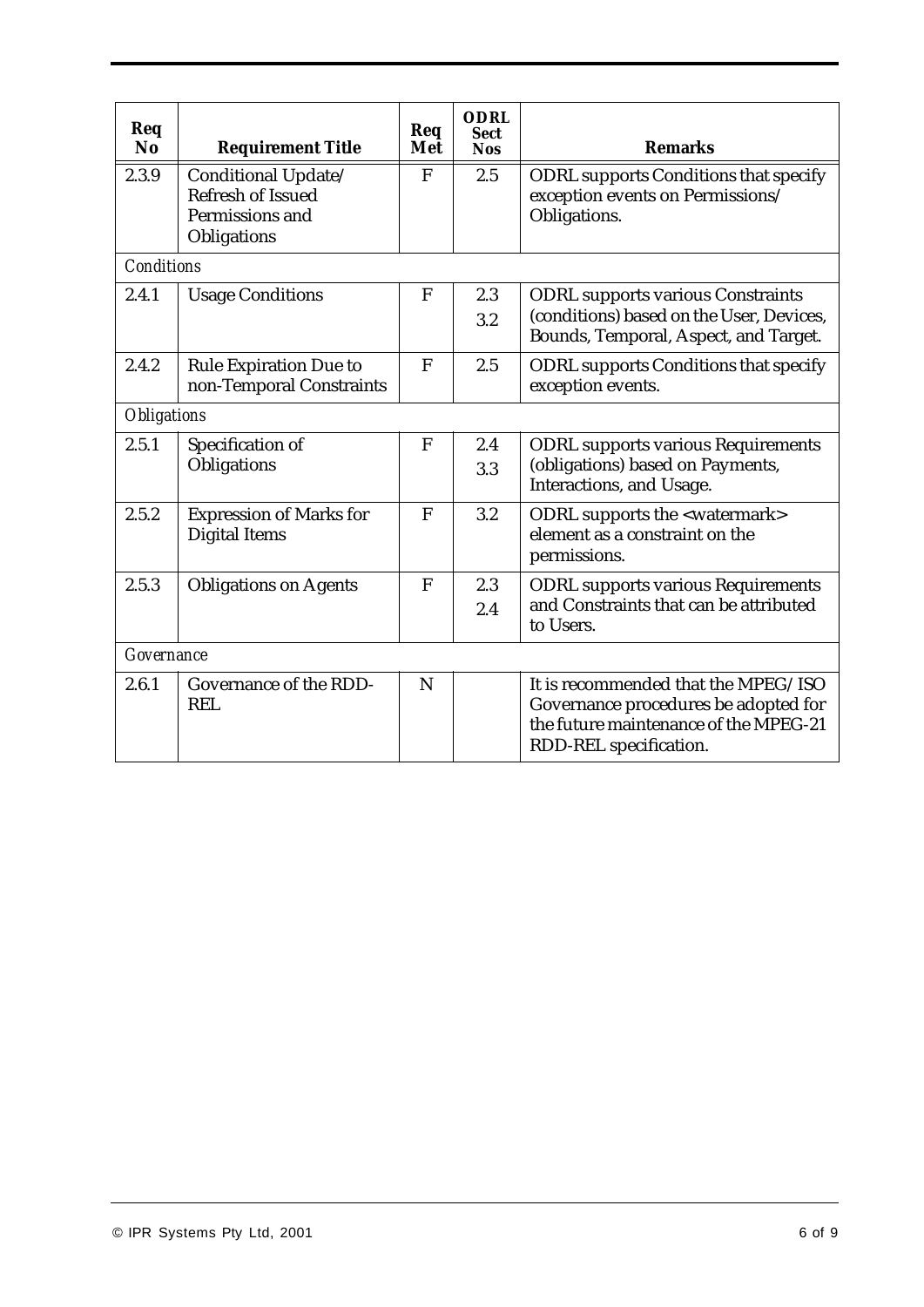## 4 MPEG-21 Framework

ODRL is complementary to the emerging MPEG-21 specifications on:

- **•** Digital Item Declaration (DID) [N4248]
- **•** Digital Item Identification and Description (DIID) [N4249]
- **•** Intellectual Property Management and Protection (IPMP) [N4315]

#### 4.1 Digital Item Declaration

ODRL expressions can be utilised with the DID <STATEMENT> element to provide information about the rights over the Digital Item and/or any of its components. For example, the below specifies that the audio file can be played up to 100 times:

```
...
<ITEM>
  <DESCRIPTOR ID="SONG_TITLE">
     <STATEMENTTYPE="text/plain">
        I Haven't been Anywhere
     </STATEMENT>
  </DESCRIPTOR>
  <DESCRIPTOR>
     <STATEMENTTYPE="text/xml">
        <o-ex:permission>
          <o-dd:play/>
          <o-ex:constraint>
             <o-dd:count>
                <o-dd:end> 100 </o-dd:end>
             </o-dd:count>
          </o-ex:constraint>
        </o-ex:permission>
     </STATEMENT>
  </DESCRIPTOR>
  <COMPONENT>
     <RESOURCE REF="http://example.com//02_I_Haven't_been_Anywhere.mp3"
             TYPE="audio/mp3"/>
  </COMPONENT>
</ITEM>
...
```
The above example shows the ODRL rights expression inline with the DID elements. Alternatively, external ODRL rights expressions should be able to be linked with the <REFERENCE> element and an appropriate URI.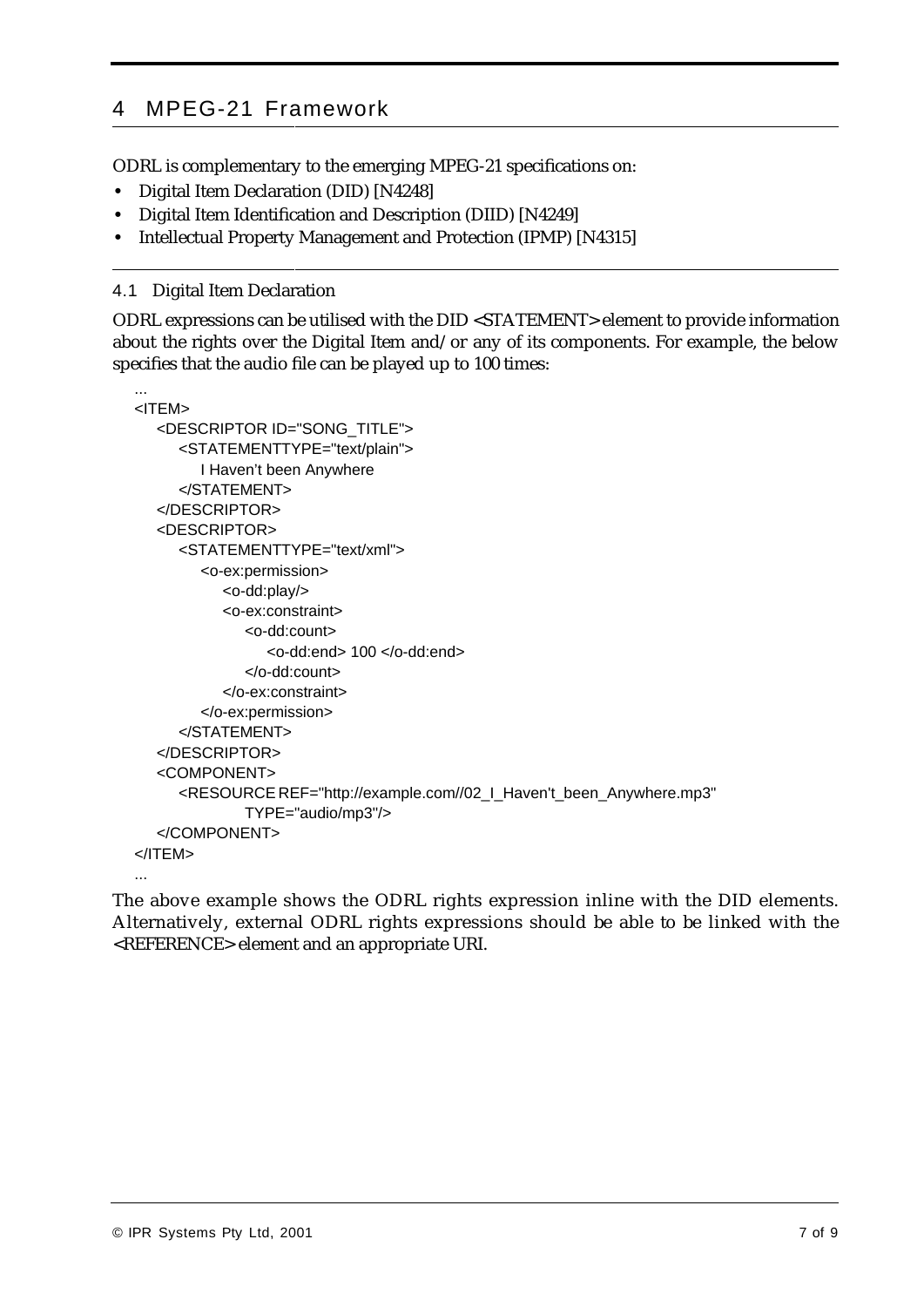4.2 Digital Item Identification and Description

ODRL expressions can be utilised with the DIID <IPMP> element to provide information about the rights over the Digital Item. The same ODRL expression from the above example is shown below:

```
<diid>
   ...
  <ipmp>
      <DataBlock>
        <Scheme>http://odrl.net/1.0/ODRL-EX</Scheme>
        <Scheme>http://odrl.net/1.0/ODRL-DD</Scheme>
        <Document>
            <o-ex:permission>
               <o-dd:play/>
               <o-ex:constraint>
                  <o-dd:count>
                     <o-dd:end> 100 </o-dd:end>
                  </o-dd:count>
               </o-ex:constraint>
            </o-ex:permission>
        </Document>
      </DataBlock>
  </ipmp>
   ...
</diid>
```
The above example shows the ODRL rights expression inline with the DIID elements. Alternatively, external ODRL rights expressions can be linked with the <DocumentRef> element and an appropriate URI

4.3 Intellectual Property Management and Protection

ODRL can be specified as part of the Parametric Description for an IPMP system (to identify the language used by a RDD-REL Parser). ODRL is referenced as a possible candidate in the IPMP Committee Draft (see Section 5.1.1.4.1.1).

An example is shown below:

....

```
...
<PARAMETRIC_DESCRIPTON>
  <VERSION MAJOR_VERSION="1" MINOR_VERSION="0"/>
  <CLASS> RDD-REL Parser </CLASS>
  <SUBCLASS type="ODRL">
     <TYPEDATAtype="text/xml"/>
  </SUBCLASS>
</PARAMETRIC_DESCRIPTON>
...
```